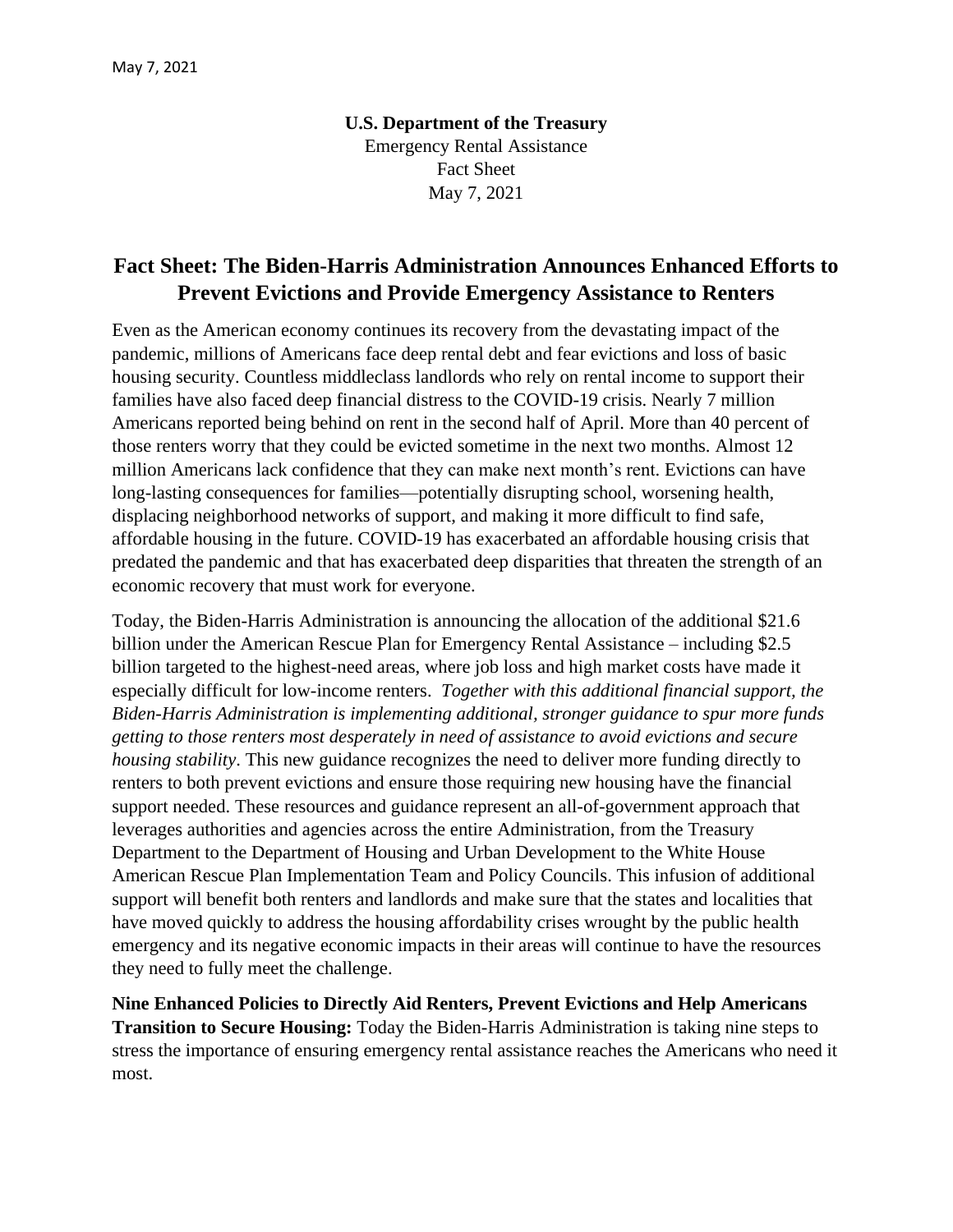- **1.** *Requires* **– for the First Time – Programs to Offer Assistance Directly to Renters if Landlords Choose not to Participate.** Today, the Treasury guidance makes clear that emergency rental assistance provided by the American Rescue Plan (ERA2) *must be offered* directly to renters when landlords do not accept payment. This will speed up payments to Americans who are most in need. Many landlords are working with tenants in good faith to secure aid and pay off rental debts. However, it is unacceptable to allow Americans to suffer eviction or homelessness simply because some landlords are turning down Federal aid on their behalf.
- **2. Cuts in Half the Wait for Assistance Offered to Renters When Landlords Do Not Participate**. In addition to requiring direct aid to tenants if a landlord refuses to participate, Treasury is cutting in half the time to determine whether a landlord elects to participate is being cut in half. Currently, where assistance is first offered to landlords, programs must wait 14 days when reaching out by mail or 10 days when reaching out by phone, text, or email before offering relief to a tenant directly. *Those wait times will now be cut in half, to 7 days and 5 days respectively.*
- **3. Allows – For the First Time – Offers of Assistance Directly to Renters First.** While rental assistance programs under the initial Emergency Rental Assistance Plan – ERA1 – required an offer of assistance to landlords *before* reaching out to renters, today the Biden-Harris Administration has made clear that the new funds from the American Rescue Plan (ERA2) can be used to provide assistance to renters first and immediately.
- **4. Encourages Financial Assistance to Support Renters Finding New Housing**. While the Biden-Harris Administration will continue to do everything in its power to spur the use of Emergency Rental Assistance to keep people in their homes, the new guidance recognizes that there may be increased need over the coming months for more hardpressed renters to find new housing. For Emergency Rental Assistance to meet its housing security goals, the funds may need to be increasingly available to cover such costs as moving expenses, security deposits, future rent, utilities, and the cost of a transitional stay in a hotel or motel when a family has been displaced. The Treasury guidance reinforces that each of these expenses should be considered eligible – and encouraged – uses of emergency rental assistance.
- **5. Protects Renters from Eviction While Payments Are Being Made on Their Behalf.** Starting with today's guidance, programs must prohibit the eviction of renters for nonpayment in months for which they receive emergency rental assistance. While most landlords are working to secure relief and help renters stay in place, Treasury strongly encourages grantees to require that landlords not evict tenants for nonpayment of rent for 30 to 90 days longer than the period covered by the emergency rental assistance as a condition of receiving payment.
- **6. Prohibits Grantees from Establishing Documentation Requirements that Would Reduce Participation.** Today's guidance makes clear that "Treasury strongly encourages grantees to avoid establishing documentation requirements that are likely to be barriers to participation for eligible households," matching the rules for the Homeowner Assistance Fund, as suggested by many housing experts and advocates. Unnecessary documentation requirements too often pose significant barriers to participation in the Emergency Rental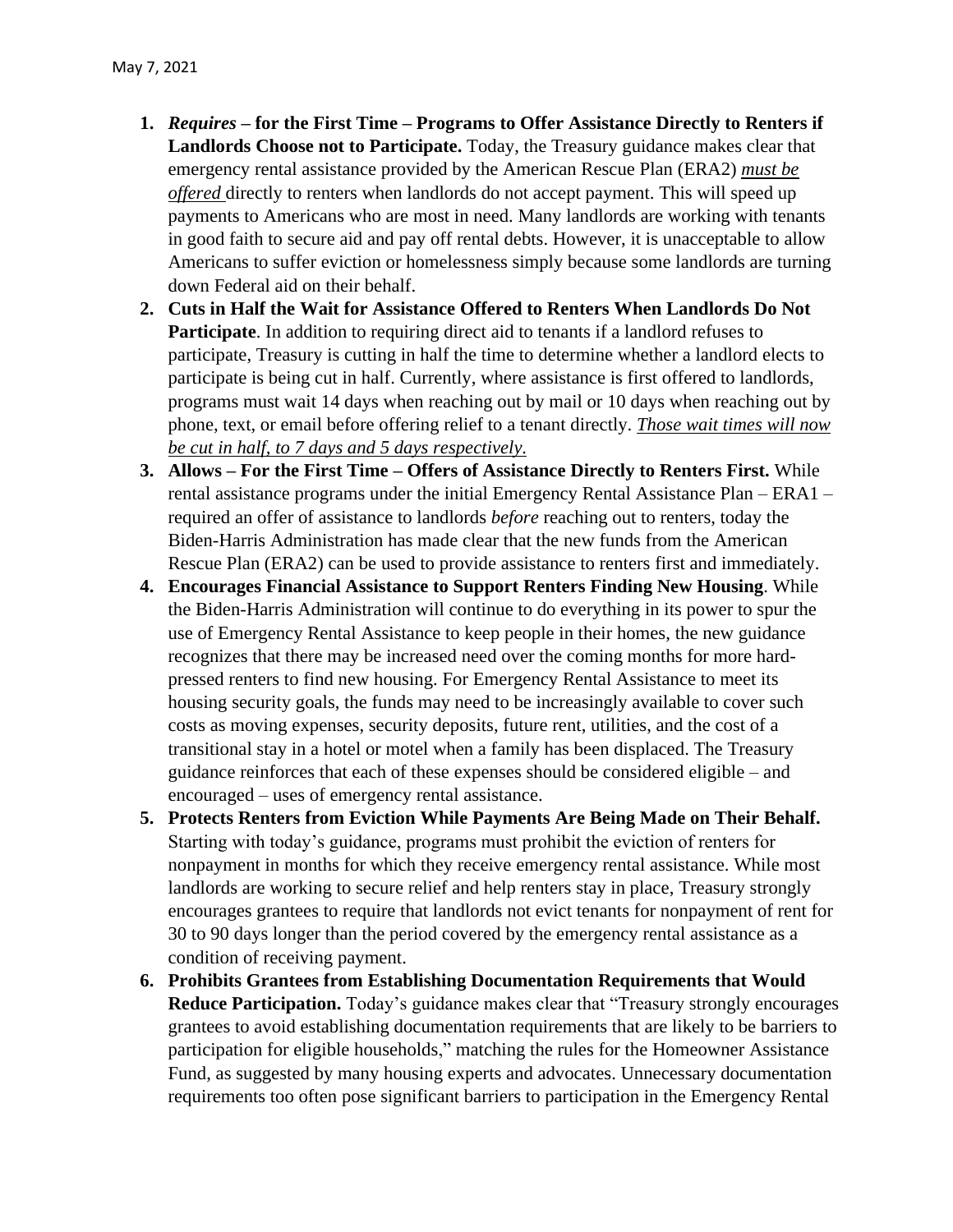Assistance program, preventing families that need assistance from being able to receive it.

- **7. Reduces Burdensome Documentation by Allowing Programs to Verify Eligibility of Low-Income Renters Based on Readily Available Information or "Proxies."** Instead of documentation requirements that could prevent some of the most vulnerable renters from completing applications and receiving assistance, programs will now be able to verify the income eligibility of renters using any reasonable fact-specific proxy, such as the average income in the neighborhood in which renters live.
- **8. Prohibits ERA2 Programs from Denying Assistance to Eligible Residents Solely Because They Live in Federally Assisted Housing.** As Treasury guidance states: "Grantees are required to comply with Title VI of the Civil Rights Act and should evaluate whether their policies and practices regarding assistance to households that occupy federally subsidized residential or mixed-use properties or receive federal rental assistance comply with Title VI. With respect to ERA2, grantees must not refuse to provide assistance to households on the basis that they occupy such properties or receive such assistance, due to the disproportionate effect such a refusal could have on populations intended to receive assistance under the ERA and the potential for such a practice to violate applicable law, including Title VI." The guidance further encourages grantees to partner with the owners of federally subsidized housing to ensure their residents are reached.
- **9. Requires Programs to Document their Prioritization of Assistance to the Renters Most in Need.** Programs are required to prioritize assistance to low-income households and those with members who have been unemployed for more than 90 days. To help ensure that assistance is reaching those who most need it most – especially those with incomes below 50 percent of the area median income – grantees will be required to report how they will achieve the required prioritization of assistance.

## **II. ADDITIONAL ALL-OF-GOVERNMENT EFFORTS TO PREVENT EVICTIONS AND ENSURE HOUSING SECURITY:**

In addition to this new funding and these new policies, there will be an ongoing all-ofgovernment response to address the COVID-driven housing crisis and keep renters in their homes. The Administration will continue to aggressively support these emergency rental assistance efforts—including growing and strengthening the capacity of grantees to rapidly deploy these critical resources and target them to those most in need–in the weeks ahead. Examples include:

• **Deploying Joint HUD-Treasury Expert Response Teams**: The Departments of Housing and Urban Development (HUD) and Treasury are finalizing an Interagency Agreement to send experts to some of the highest need areas to help states and localities urgently scale-up programs. More immediately, HUD will provide technical assistance on its programs to help grantees manage all their new CARES Act and American Rescue Plan resources. Many HUD and ERA grantees are the same. Providing support through